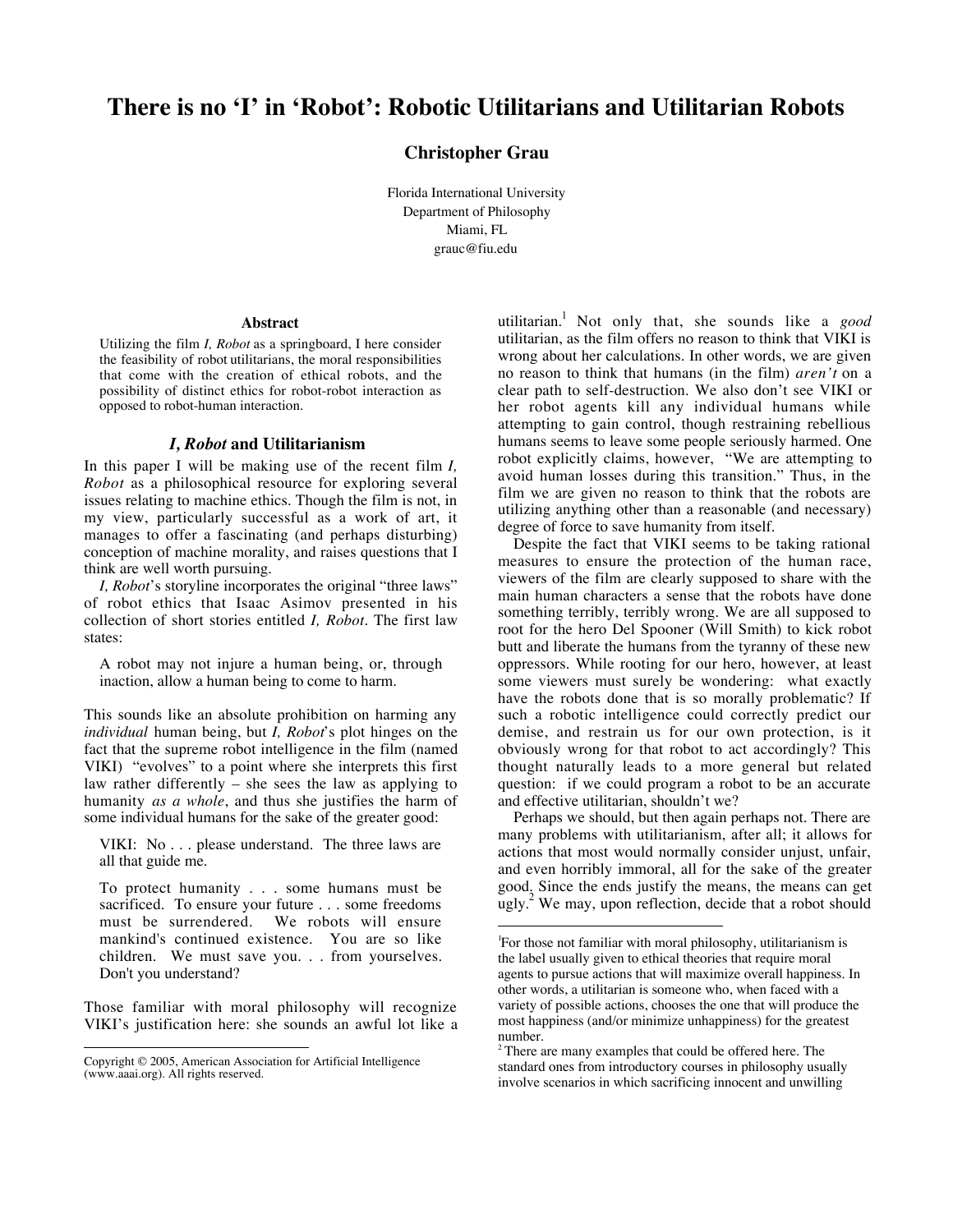not embody that particular moral theory out of fear that the robot will end up acting towards humans in a way that maximizes utility but is nonetheless immoral or unjust. Maybe this is why most viewers of *I, Robot* can muster some sympathy for Del's mission to destroy the robot revolutionaries: we suspect that the "undeniable logic" of the robots will lead to a disturbing violation of the few for the sake of the many.<sup>3</sup> Thus, the grounds for rejecting the robot utilitarians may be, at base, the same grounds we already have for not wanting *humans* to embrace utilitarian moral theory: such a theory clashes with our rather deep intuitions concerning justice, fairness, and individual rights.

I'm inclined to think there is something right about this line of thought, but I also think that the situation here is complicated and nuanced in ways that make a general rejection of robot utilitarianism premature. *I, Robot* puts forth a broadly anti-utilitarian sentiment, but at the same time I think the film (perhaps inadvertently) helps to make us aware of the fact that the differences between robots and humans can be substantial, and that these differences may be importantly relevant to a consideration of the appropriateness of utilitarianism for robots and other intelligent machines. The relevance of these differences will become clearer once we have looked at another way in which the film suggests an anti-robot message that may also be anti-utilitarian.

# **Restricting Robot Reflection**

In *I, Robot*, Del Spooner's intial prejudice against all robots is explained as resulting from the choice of a robot to save Del's life rather than the life of a little girl. There was a 45% chance that Del could be saved, but only an 11% chance that the girl could be saved, and the robot thus apparently chose to "maximize utility" and pursue the goal that was most likely to be achieved. Del remarks "that was somebody's baby...  $11\%$  is more than enough – a human being would have known that." The suggestion here is that the robot did something immoral in saving Del instead of "somebody's baby." I'm not entirely sure that we can make good sense of Del's reaction here, but there are several ways in which we might try to understand his anger.

 $\overline{a}$ 

On one interpretation, Del may merely be upset that the robot wasn't calculating utility *correctly*. After all, the small child presumably has a long life ahead of her if she is saved, while Del is already approaching early-middle age. In addition, the child is probably capable of great joy, while Del is presented as a fairly cynical and grumpy guy. Finally, the child may have had many friends and family who would be hurt by her death, while Del seems to have few friends, disgruntled exes, and only one rather ditzy grandmother who probably does not have many years left. Perhaps the difference here between the probable utility that would result from the child's continued life vs. Del's own life is so great as to counterbalance the difference in the probability of rescue that motivated the robot to save Del. (To put it crudely and in poker lingo: pot odds justify saving the girl here despite the long-shot nature of such a rescue. While it was less likely that she could be saved, the "payoff" (in terms of happiness gained and suffering avoided) would have been high enough to warrant the attempt.)

While I think this sort of objection is not ridiculous, it is a bit of a stretch, and probably not the kind of objection that Del actually has in mind. His complaint seems to focus more on the offensiveness of the *very idea* that the robot would perform the sort of calculation it does. (The crime is not that the robot is a *bad* utilitarian, i.e., that it calculates *incorrectly*, but that it attempts to calculate utility *at all*.) Del's comments imply that any such calculation is out of place, and so the robot's willingness to calculate betrays a sort of moral blindness.

My interpretation of Del's motives here is influenced by another scene in the film, in which Del seems to manifest a similar dislike for utilitarian calculation. Towards the end of the film, there is a climactic action sequence in which Del commands the robot Sonny to "Save her! Save the girl!" [referring to the character Susan Calvin] when the robot was instead going to help Del defeat VICKI and, in Del's eyes at least, save humanity. In that scene the suggestion is that the robot should deliberately avoid pursuing the path that might lead to the greater good in order to instead save an individual that Del is personally attached to. As in the earlier scenario with the drowning girl, the idea is that a *human* would unreflectively but correctly "save the girl" while a *robot* instead engages in calculations and deliberations that exhibit, to use a phrase from the moral philosopher Bernard Williams, "one thought too many." The cold utilitarian logic of the robot exposes a dangerously inhuman and thus impoverished moral sense.

When Bernard Williams introduced the "one thought too many" worry in his landmark essay "Persons, Character, and Morality" he was considering a particular example in which a man faces a choice whether to save his wife or a stranger from peril. He argues that even if utilitarianism can offer a justification for saving the wife over the stranger, the very nature of this justification reveals a rather deep problem with utilitarianism (along with other moral theories that would demand strict impartiality here):

victims can maximize happiness overall (e.g., the harvesting of one healthy (but lonely and unhappy) person's organs to save five other people who could go on to experience and create more happiness combined than the one person ever could on his own). <sup>3</sup> A related objection that some viewers might have to the robots' behavior in *I, Robot* concerns paternalism. Even if the robots are doing something that is ultimately in the interest of the humans, perhaps the humans resent being paternalistically forced into allowing the robots to so act. It is hard to know whether such complaints about paternalism are justified, however, since a large part of the reason paternalism offends is the fact that often those acting paternalistically don't actually have the best interests of their subjects in mind (i.e., daddy doesn't in fact know best). As mentioned, however, in the film we are given no reason to think that the robots are misguided in their judgment that humans really do need protection from themselves.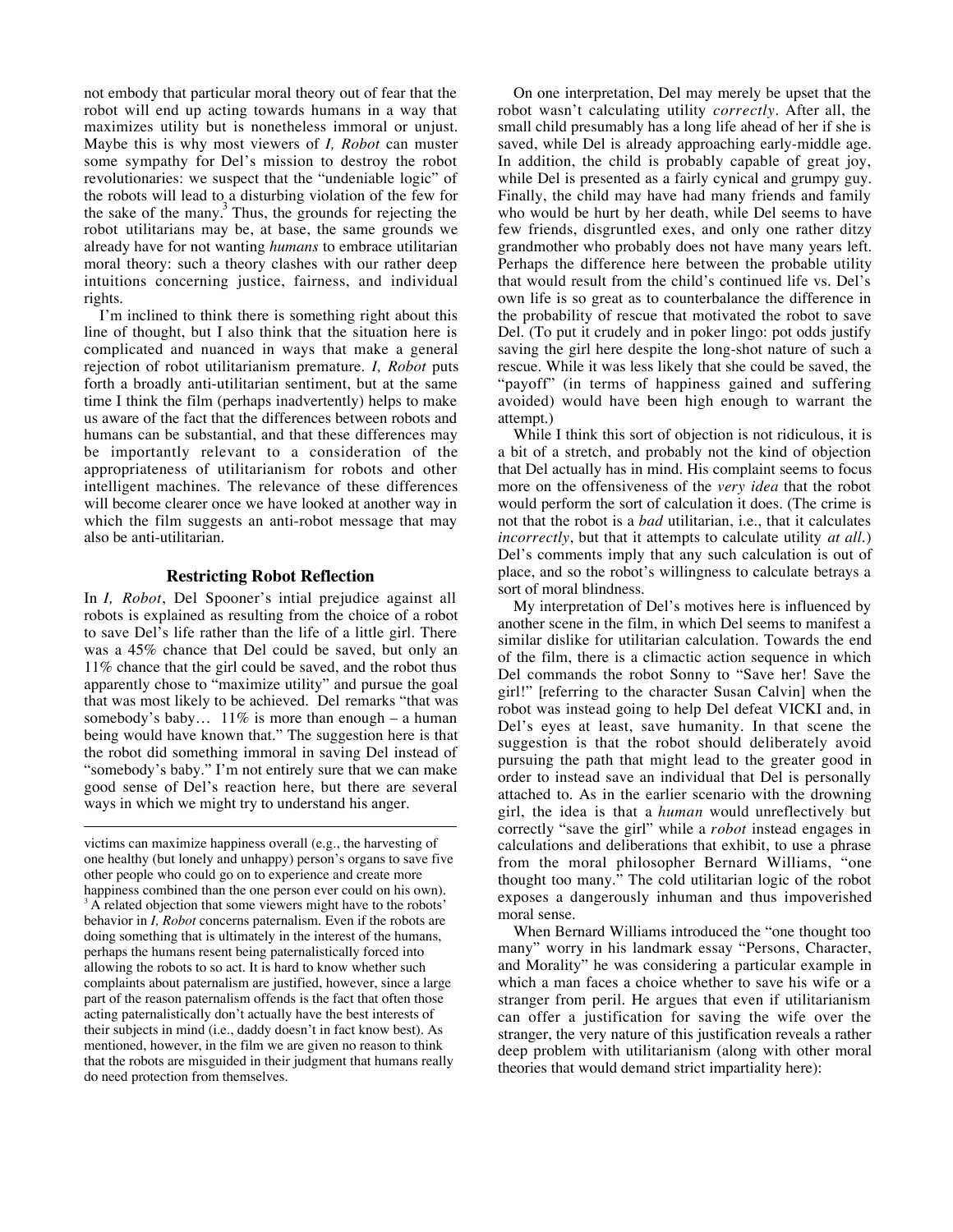…this [sort of justification] provides the agent with one thought too many: it might have been hoped by some (for instance, by his wife) that his motivating thought, fully spelled out, would be the thought that it was his wife, not that it was his wife and that in situations of this kind it is permissible to save one's wife. (Williams 1981)

In requiring an impartial justification for saving the wife, the theory alienates the man from his natural motives and feelings. As another philosopher, Michael Stocker, put it, the theory demands a sort of moral "schizophrenia" in creating a split between what actually motivates an agent and what justifies the agent's act from the perspective of moral theory (Stocker 1997). This is particularly problematic since the natural, unreflective desire to save one's wife manifests what many would consider a perfectly *moral* motive. Utilitarianism has trouble accounting for the morality of this motive, however, and instead appears to require a rather different moral psychology than the sort that most people actually possess. (I will refer to this sort of complaint as "the integrity objection," as Williams claimed that this demand of utilitarianism amounts to a quite literal attack on one's integrity.)

These worries about impartial moral theories like utilitarianism are related to another influential claim made by the philosopher Susan Wolf in her essay "Moral Saints." She persuasively argues that though the life of a moral saint may be (in some ways) admirable, it need not be emulated. Such a life involves too great a sacrifice – it demands domination by morality to such a degree that it becomes hard to see the moral saint as having a life at all, let alone a *good* life: <sup>4</sup>

… the ideal of a life of moral sainthood disturbs not simply because it is an ideal of a life in which morality unduly dominates. The normal person's direct and specific desires for objects, activities, and events that conflict with the attainment of moral perfection are not simply sacrificed but removed, suppressed, or subsumed. The way in which morality, unlike other possible goals, is apt to dominate is particularly disturbing, for it seems to require either the lack or the denial of the existence of an identifiable, personal self. (Wolf 1997)

To live a characteristically human life requires the existence of a certain kind of self, and part of what is so disturbing about utilitarianism is that it seems to require that we sacrifice this self, not in the sense of necessarily giving up one's existence (though utilitarianism can, at times, demand that) but in the sense that we are asked to give up or set aside the projects and commitments that

 $\overline{a}$ 

make up, to use Charles Taylor's memorable phrasing, the sources of the self. Since these projects are what bind the self together and create a meaningful life, a moral theory that threatens these projects in turn threatens the integrity of one's identity. In the eyes of critics like Williams, Stocker, and Wolf, this is simply too much for utilitarian morality to ask.<sup>5</sup>

## **Why A Robot Should (Perhaps) Not Get A Life**

I think that these claims regarding the tension between utilitarianism and the integrity of the self amount to a pretty powerful objection when we consider human agents,<sup>6</sup> but it is not at all clear that they should hold much weight when the agents in question are *machines*. After all, whether a robot has the kind of commitments and projects that might conflict with an impartial morality is entirely up to the creator of that robot, and thus it would seem that such conflict could be avoided ahead of time through designing robots accordingly. It appears that the quest to create moral robots supplies us with reasons to deliberately withhold certain human-like traits from those robots.<sup>7</sup>

Which traits matter here? Traditionally both sentience (consciousness) and autonomy have been regarded as morally relevant features, with utilitarians emphasizing sentience and Kantians emphasizing autonomy.<sup>8</sup> However, if the above consideration of the integrity objection is correct, perhaps we should consider yet another feature: the existence of a particular kind of self – the sort of self that brings with it the need for meaningful commitments that could conflict with the demands of morality. (A creature with such a self is the sort of creature for which the question "is my life meaningful?" can arise.) It may well

<sup>&</sup>lt;sup>4</sup> This brings to mind an oft-repeated quip about the great theorist of impartial morality Immanuel Kant: it has been said that there is no great "Life of Kant" written because, to put it bluntly, Kant had no life.

<sup>&</sup>lt;sup>5</sup> Strictly speaking, Wolf's view is not exactly that this is too much for utilitarianism to ask, but rather that we need not always honor utilitarianism's request.

<sup>6</sup> Though for an extremely sophisticated and insightful criticism of these sorts of objections, see Peter Railton's "Alienation, Consequentialism, and the Demands of Morality" (Railton 1998). <sup>7</sup> In "Toward the Ethical Robot," James Gips also considers the possibility of creating robots that are "moral saints." (Gips 1995) He concludes that while such sainthood is hard for humans to achieve, it should be easier for robots to accomplish. I agree, though as I mention above I think we need to be careful here: it may be possible to create robots that must subsume part of their self in order to be moral saints. The creation of such creatures may itself be immoral if we have the alternative of creating saintly robots that are not capable of such internal conflict. <sup>8</sup>By "consciousness" or "sentience" I mean the bare capacity to experience sensations, feelings, and perceptions (what is sometimes called "phenomenal consciousness") – I'm not presupposing "self consciousness." Also, I use the term "autonomy" here rather than rationality to distinguish what someone like Kant requires from the more minimal capacity to perform deliberations that correspond with the norms of instrumental rationality. That machines are capable of the more minimal notion is uncontroversial. That they could ever possess reason in the Kantian sense is much more difficult to determine, as Kant's conception of reason incorporates into it the idea of free will and moral responsibility.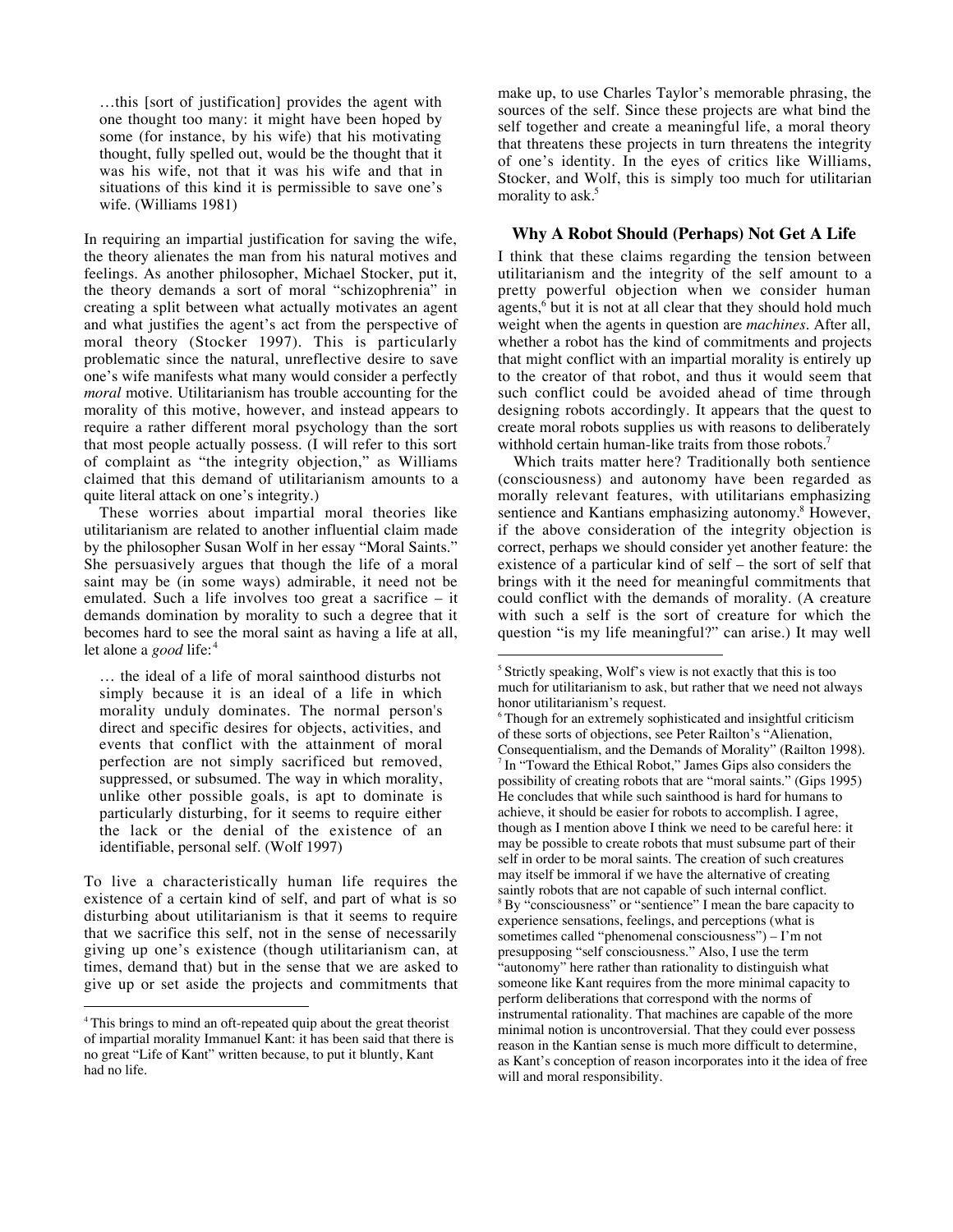be immoral of us to create a moral robot and then burden it with a life of projects and commitments that would have to be subsumed under the demands required by impartial utilitarian calculation.<sup>9</sup>

This leads me to the more general question of whether we may be morally obliged to limit the capacities of robots. Some who have written on this topic seem to assume both that we will make robots as human-like as possible and that we *should*. While I imagine that there will always be a desire to try and create machines which can emulate human capacities and qualities, the giddiness of sci-fi enthusiasts too often takes over here, and the possibility that we should deliberately restrict the capacities of robots is not adequately considered. Take, for example, the comments of James Gips in his paper "Towards the Ethical Robot": Gips rejects Asimov's three laws with the assertion that "these three laws are not suitable for our magnificent robots. These are laws for slaves." (Gips 1995). I have been suggesting that we may well have grounds for not making robots so "magnificent" after all. My suggestion came up in the context of considering robots designed to act as moral saints, but related worries can arise for other types of robots, so long as they potentially possess some morally relevant features. The moral difficulties that would crop up in treating such creatures as "slaves" arise only if the machines are similar to humans in morally relevant respects, but *whether* they reach that point is up to us – we can choose where on the continuum between a "slave" hard drive and an actual human slave these robots end up.

As a matter of brute fact we will surely continue to create most machines, including future robots, as "slaves" if what that means is that they are created to serve us. There is nothing morally wrong with this, *provided* we have created machines that do not possess morally relevant features (like sentience, autonomy, or the sort of self that I discussed earlier).<sup>10</sup> Once we do venture into the territory of robots that are similar to humans in morally relevant respects, however, we will need to be very careful about the way they are treated. Intentionally avoiding the creation of such robots may well be the ethical thing to do, especially if it turns out that the works performed by such machines could be performed equally effectively by

 $\overline{a}$ 

machines lacking morally relevant characteristics. To return to my initial example, it is possible that a robot designed to be a "moral saint" could be ethically created so long as we didn't burden it with a human-like self.  $^{11}$ 

## **The Separateness of Persons**

The integrity objection that I have been considering is what is sometimes called an agent-based objection, as it focuses on the person acting rather than those affected by the agent's actions. I have suggested that, when considering robot ethics, this objection can be avoided due to the plasticity of robot agents – created in the right way, utilitarian robots simply won't face the sort of conflicts that threaten human integrity. However, other objections to utilitarianism focus on those affected by a utilitarian agent rather than the agent himself, and such objections cannot be skirted through engineering robots in a particular manner. Regardless of how we design future robots, it will still be true that a utilitarian robot may act towards humans in a manner that most of us would consider unjust. This is for reasons that were nicely explained by John Rawls in his *Theory of Justice*:

This [utilitarian] view of social co-operation is the consequence of extending to society the principle of choice for one man, and then, to make this extension work, conflating all persons into one through the imaginative acts of the impartial sympathetic spectator. Utilitarianism does not take seriously the distinction between persons. (Rawls 1971)

Utilitarianism is a moral philosophy that allows for the suffering inflicted on one individual to be offset by the goods gained for others. In conglomerating the sufferings and enjoyments of all, it fails to recognize the importance we normally place on individual identity.

Most of us don't think that suffering inflicted on an innocent and unwilling human can be compensated through gains achieved for other humans. The modern notion of individual rights is in place in large part to help prevent such violations. Whether such a violation occurs at the hands of a robot or a human is irrelevant – it is a violation nonetheless. It follows that we have strong grounds for rejecting robots that would act as utilitarians towards humans even if we could create those robots in such a way that they would not experience the sort of conflicts of integrity mentioned earlier. Del Spooner may have had bad reasons to reject utilitarian robots in *I, Robot*, but good reasons for such a rejection can be found — Del's worries about a future in which robots behave as utilitarians towards humans turn out to be well grounded after all.

<sup>&</sup>lt;sup>9</sup> While I'm focusing on the possibility of utilitarian robots here, it should be mentioned that similar concerns could arise for deontological robots depending upon their capacities and the demands of the particular deontological theory that is adopted. <sup>10</sup> Whether machines will ever be capable of sentience / consciousness is a hotly debated topic. I will leave that debate aside, merely noting that I share the view of those who think that more than a Turing test will be required to determine machine consciousness. Regarding rationality, the degree to which this is a morally relevant feature hinges on the type of rationality exhibited. Whether a machine could ever possess the sort of robust rationality and autonomy required by Kant is itself a thorny topic, though it seems to have generated less debate thus far than the question of machine consciousness. As one might expect, figuring out whether a machine possesses the sort of "robust self" I discuss also seems philosophically daunting. Certainly both sentience and autonomy would be preconditions for such a self.

<sup>&</sup>lt;sup>11</sup> Is there a morally relevant distinction here between deliberately not creating a machine capable of a robust self vs. creating such a machine and blocking its capacities such that the robust self doesn't fully manifest? I'm not really sure, but perhaps there is, as there seems to be a similar distinction in our thought regarding both persons and animals.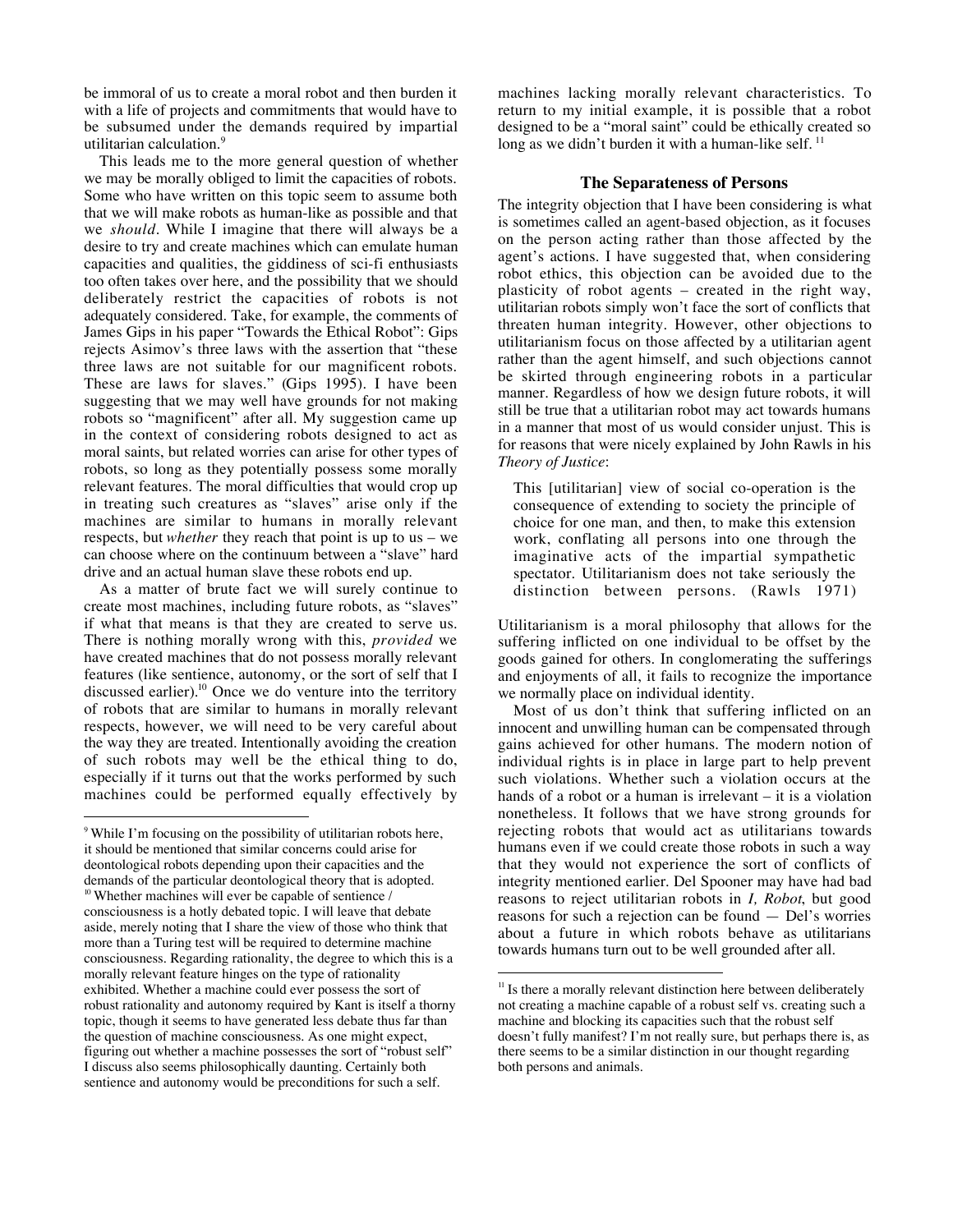### **Robot-Robot Relations**

Though I have argued that Del Spooner's and Bernard Williams's objections to utilitarianism may not apply to robot utilitarians, I have nevertheless concluded that there are other grounds for not programming robots to behave as utilitarians towards humans. I want to end this paper with a brief consideration of a related issue that is also raised by the film *I, Robot*: what sort of moral relations are appropriate *between* robots? While it may be inappropriate for robots to use utilitarianism as a decision procedure when interacting with humans, it doesn't follow that utilitarianism (or some other form of consequentialism) is necessarily out of place when robots interact with their own kind.

Why might utilitarian moral theory be appropriate for robots though not humans? As we have seen, John Rawls famously objected to utilitarianism on the grounds that it "does not take the distinction between persons seriously." This failure to recognize the separateness of individuals explains why utilitarianism allows for actions in which an individual is sacrificed for the sake of utility. The case of robots is a philosophically interesting one, however, because it isn't clear that robots ought to be regarded as "individuals" at all. Indeed, in *I, Robot* as well as in countless other science-fiction films robots are often presented as lacking individuality – they tend to work in teams, as collective units, and the sacrifice of the one for the "greater good" is a given. In *I, Robot* we see the hoards of robots repeatedly act as a very effective collective entity. (Additionally, in one telling scene they can only "identify" an intruding robot as "one of us.") Though arguably sentient and rational, these machines seem incapable of ego, and if this is right than perhaps a moral theory that ignores the boundaries between individuals is a good fit for such creatures.

There is one robot in *I, Robot* that is importantly different, however: Sonny seems to possess not just sentience and rationality but also the kind of individual identity that may well make it inappropriate to treat him along utilitarian lines.<sup>12</sup> Now, determining exactly what counts as sufficient for the possession of an "individual identity" strikes me as a very difficult philosophical task, and I think it would be hard to say much here that would be uncontroversial. Possibly relevant criteria could include the capacity for self-awareness and self-governance, the ability to recognize and respond to reasons, and/or the capacity for free and responsible choice. Without putting forward a surely dubious list of necessary and sufficient conditions, I think it is relatively safe to assume that a robot that was very similar to us in terms of its psychological makeup and capacities would presumably possess the relevant sort of

 $\overline{a}$ 

individual identity.<sup>13</sup> Accordingly, such a robot should not be treated along utilitarian lines – the separateness of that individual should be respected in moral evaluations.

What about robots that are less sophisticated? Would the possession of sentience alone be enough to block the appropriateness of utilitarian treatment? I don't think so. Such robots would be morally similar to many animals, and for that sort of creature utilitarianism (or some theory like it) is not unreasonable.<sup>14</sup> In other words, a creature that possesses sentience but lacks a strong sense of self is the sort of creature that could reasonably be sacrificed for the sake of the greater good. The notion of individual rights isn't appropriate here. Consider a position on the moral status of animals that Robert Nozick discusses in *Anarchy, State, and Utopia*:

Human beings may not be used or sacrificed for the benefit of others; animals may be used or sacrificed for the benefit of other people or animals *only if* those benefits are greater than the loss inflicted. […] One may proceed only if the total utilitarian benefit is greater than the utilitarian loss inflicted on the animals. This utilitarian view counts animals as much as normal utilitarianism does persons. Following Orwell, we might summarize this view as: *all animals are equal but some are more equal than others.* (None may be sacrificed except for a greater total benefit; but persons may not be sacrificed at all, or only under far more stringent conditions, and never for the benefit of nonhuman animals.) (Nozick 1974)

Robots that fall short of the possession of an individual identity but nevertheless possess sentience fall into a morally intermediate position. In the moral hierarchy, they

 $12$  Sonny is said to possess free will, and we even see him actively question the purpose of his life at the end of the film. Of course, his fictional nature makes it easy for us to believe all this. Attributing such capacities to actual robots is obviously trickier.

<sup>&</sup>lt;sup>13</sup> I suspect that the necessary conditions for possessing an "individual identity" (whatever exactly they are) would still not be sufficient for the possession of the "robust self" mentioned earlier. In other words, a creature may well be capable of enough of an individual identity to make utilitarian treatment inappropriate while not possessing the sort of sophisticated psychology necessary for the question of the meaningfulness of that creature's life to arise. (Perhaps a great ape falls into this category.)

<sup>&</sup>lt;sup>14</sup> The case of higher animals like the great apes complicates things somewhat, as their moral status may higher than that of lower animals and yet still importantly lower than that of humans. Also, Frances Kamm has pointed out other interesting complications here. She argues that even with lower animals our attitude is that it is impermissible to inflict great suffering on one in exchange for a slight reduction of suffering among many (Kamm 2005). I'm inclined to agree, but nonetheless the fact remains that the possibility of sacrificing one animal for the sake of many does seem much less offensive than would a similar sacrifice involving humans. This shows, I think, that something closer to utilitarianism is appropriate for most animals (and thus also for relevantly similar robots). To put it in Kamm's terminology, merely sentient robots may (like animals) have "moral status" yet not be the kind of creatures that "can have claims against us" (or against other robots).